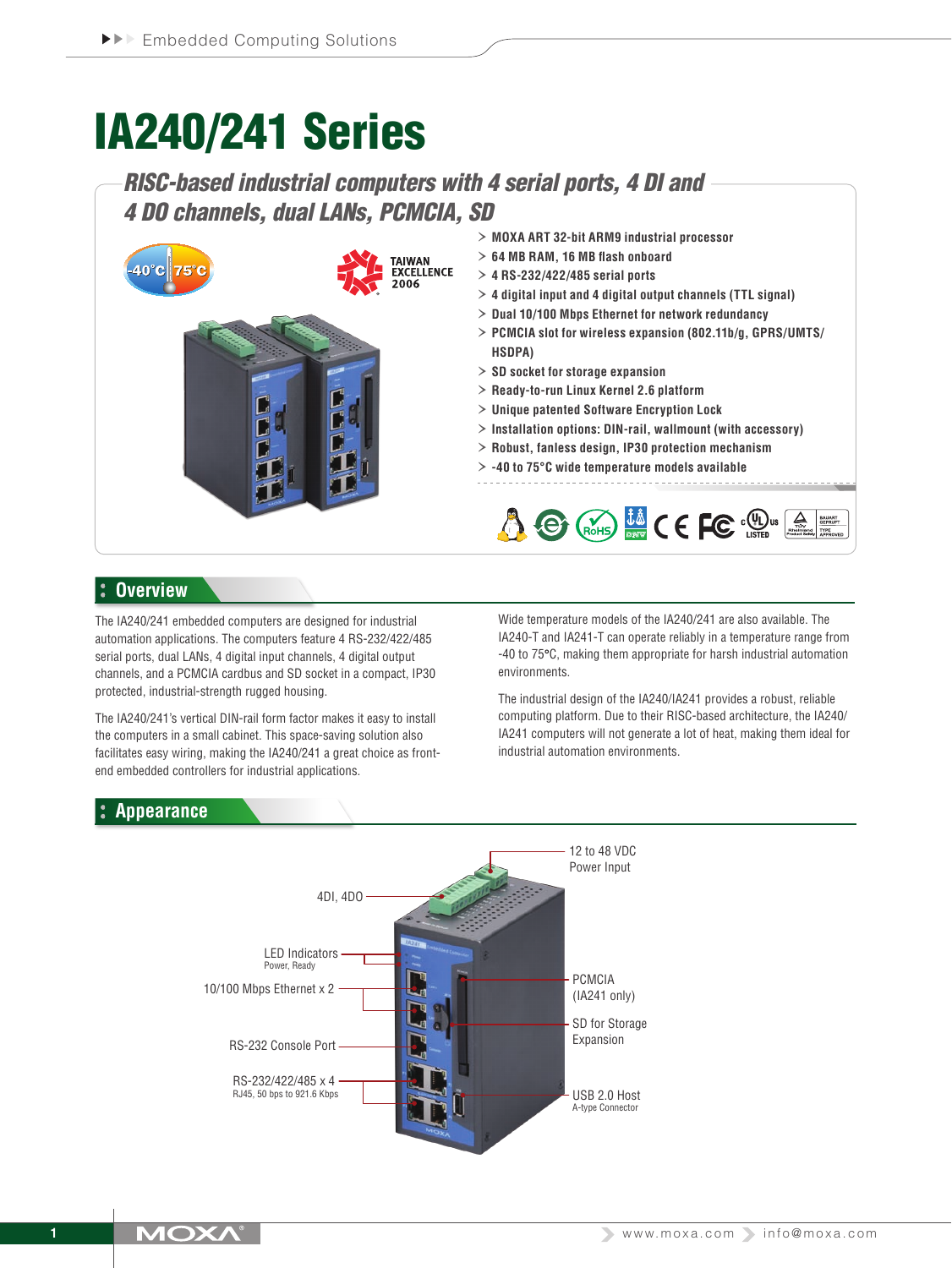# **Hardware Specifications**

#### **Computer**

**CPU:** MOXA ART ARM9 32-bit RISC CPU, 192 MHz

**OS (pre-installed):** Embedded Linux

**DRAM:** 64 MB onboard

**Flash:** 16 MB onboard

**PCMCIA:** Cardbus card and 16-bit PCMCIA 2.1, JEIDA 4.2 card (IA241 only)

**USB:** USB 2.0 host

#### **Storage**

**Storage Expansion:** SD slot

#### **Ethernet Interface**

**LAN:** 2 auto-sensing 10/100 Mbps ports (RJ45) **Magnetic Isolation Protection:** 1.5 KV built-in

#### **Serial Interface**

**Serial Standards:** 4 RS-232/422/485 ports, software-selectable (8-pin RJ45) **ESD Protection:** 15 KV for all signals

**Console Port:** RS-232, RJ45 connector, supports PPP

## **Serial Communication Parameters**

**Data Bits:** 5, 6, 7, 8 **Stop Bits:** 1, 1.5, 2 **Parity:** None, Even, Odd, Space, Mark **Flow Control:** RTS/CTS, XON/XOFF, ADDC® (automatic data

direction control) for RS-485 **Baudrate:** 50 bps to 921.6 Kbps (supports non-standard baudrates; see user's manual for details)

#### **Serial Signals**

**RS-232:** TxD, RxD, DTR, DSR, RTS, CTS, DCD, GND **RS-422:** TxD+, TxD-, RxD+, RxD-, GND **RS-485-4w:** TxD+, TxD-, RxD+, RxD-, GND

**RS-485-2w:** Data+, Data-, GND

#### **Digital Input**

**Input Channels:** 4

**Input Voltage:** Logic 0: 0-0.8 V Logic 1: 2.0-5.5 V

**Over-current Limit:** -24 mA

# **Digital Output**

**Output Channels:** 4 **Output Current:** 24 mA

**Output Voltage:** Logic 0: 0-0.55 V

Logic 1: 2.5-3.3 V

## **LEDs**

**System:** Power, Ready, Storage **LAN:** 10M/Link x 2, 100M/Link x 2 (on connector) **Serial:** TxD x 4, RxD x 4 (on connector)

**Switches and Buttons**

**Reset Button:** Supports "Reset to Factory Default"

## **Physical Characteristics**

**Housing:** Aluminum (1 mm) **Weight:** IA240: 430 g IA241: 500 g **Dimensions:** 60 x 137 x 100 mm (2.36 x 5.39 x 3.94 in) **Mounting:** DIN-Rail, wall

#### **Environmental Limits**

**Operating Temperature:** Standard Models: -10 to 60°C (14 to 140°F) Wide Temp. Models: -40 to 75°C (-40 to 167°F) **Operating Humidity:** 5 to 95% RH

#### **Storage Temperature:**

Standard Models: -20 to 80°C (-4 to 176°F) Wide Temp. Models: -40 to 85°C (-40 to 185°F)

**Anti-vibration:** 1 g @ IEC-68-2-6, sine wave (resonance search), 5-500 Hz, 1 Oct/min, 1 cycle, 13 mins 17 sec per axis

#### **Power Requirements**

**Input Voltage:** 12 to 48 VDC

**Power Consumption:** 7 W

• 300 mA @ 24 VDC

• 600 mA @ 12 VDC

#### **Regulatory Approvals**

**EMC:** CE (EN55022 Class A, EN61000-3-2 Class A, EN61000-3-3, EN55024), FCC (Part 15 Subpart B, CISPR 22 Class A) **Safety:** UL/cUL (UL60950-1, CSA C22.2 No. 60950-1-03), TÜV (EN60950-1)

#### **Reliability**

**Alert Tools:** Built-in buzzer and RTC (real-time clock)

**Automatic Reboot Trigger:** Built-in WDT (watchdog timer)

#### **Warranty**

**Warranty Period:** 5 years

**Details:** See www.moxa.com/warranty

Note: The Hardware Specifications apply to the embedded computer unit itself, but not to accessories. In particular, the wide temperature specification does not apply to accessories such as the power adaptor and cables.